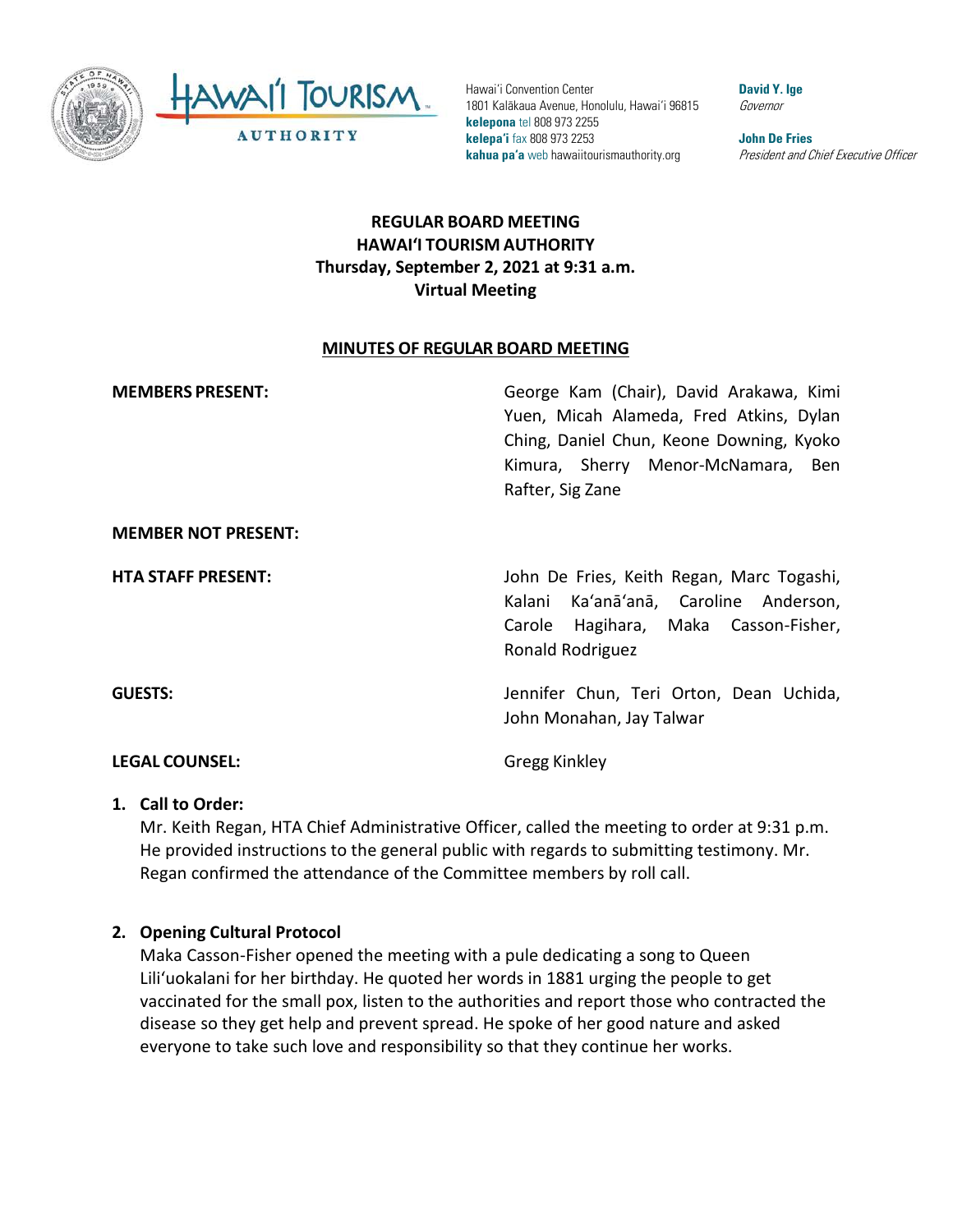#### **3. Approval of Minutes of the July 29, 2021 Board Meeting**

Chair Kam requested a motion to approve the minutes of the July 29, 2021 Board Meeting. Daniel Chun made a motion, and it was seconded by Kyoko Kimura. Mr. Regan confirmed the votes through roll call, and it was unanimously approved.

# **4. Report of Permitted Interactions at an Informational Meeting or Presentation Not Organizedby the Board Under HRS section 92-2.5(c)**

Chair Kam asked whether there were any permitted interactions and there was none.

**5. Presentation, Discussion and Action on HTA's Financial Report for July 2021** Chair Kam recognized Keith Regan to provide an update. Mr. Regan said that Mr. Togashi, VP of Finance, will be reporting the financial reports in detail. He noted that the HTA staff is working diligently to ensure that they are in compliance with the use of the allocated federal funds, as well as the shifting from the tourism special fund into the use of the federal monies.

Mr. Togashi reported that the July financials is the first reporting period in FY2022. He noted that several documents such as the executive summary, HTA's balance sheet, and statement of revenues and expenditures representing the income statement for July are included. He identified the locations of the budget statement summary (item 5.2), detailed budget supporting the summary (item 5.3), summary of all the budget activity for July reallocation and FY cumulative budget (item 5.4), and FY 21 funded encumbrances that was posted by DAGs in FY2022 making it part of HTA's official FY2022 records (item 5.5). He said that the ARPA funding that they are now receiving is a new form of funding and that separate accounts for the Tourism Federal Fund (ARPA TFF) and Convention Center Federal Fund (ARPA CCFF) were created separately. He noted that old funds like the TSF and CCSF will remain in HTA's books with the TSF tor remain until all contracts which were previously encumbered through July  $1<sup>st</sup>$  are paid.

Mr. Togashi reported that as of July 31,they have \$67.9 million in cash investments comprising of \$5 million emergency fund, \$60.5 million encumbered to contracts, and \$2.3 million unencumbered. He noted that all unencumbered TSF will be remitted to the State's general fund on January 1, 2022. He said that they are anticipating \$2.3 million to revert to the general fund. He showed a chart where the progressions of the reserve balance is seen starting from \$13 million at the end of FY2021. He noted that this is due to encumbrances made on July  $1<sup>st</sup>$  but processed by DAGS as FY 22 business amounting to \$7 million including the emergency fund reserve and the \$2.3 million unencumbered. Mr. Togashi said that the Board has approved \$32.7 million of ARPA TFF of which \$3.2 million has been encumbered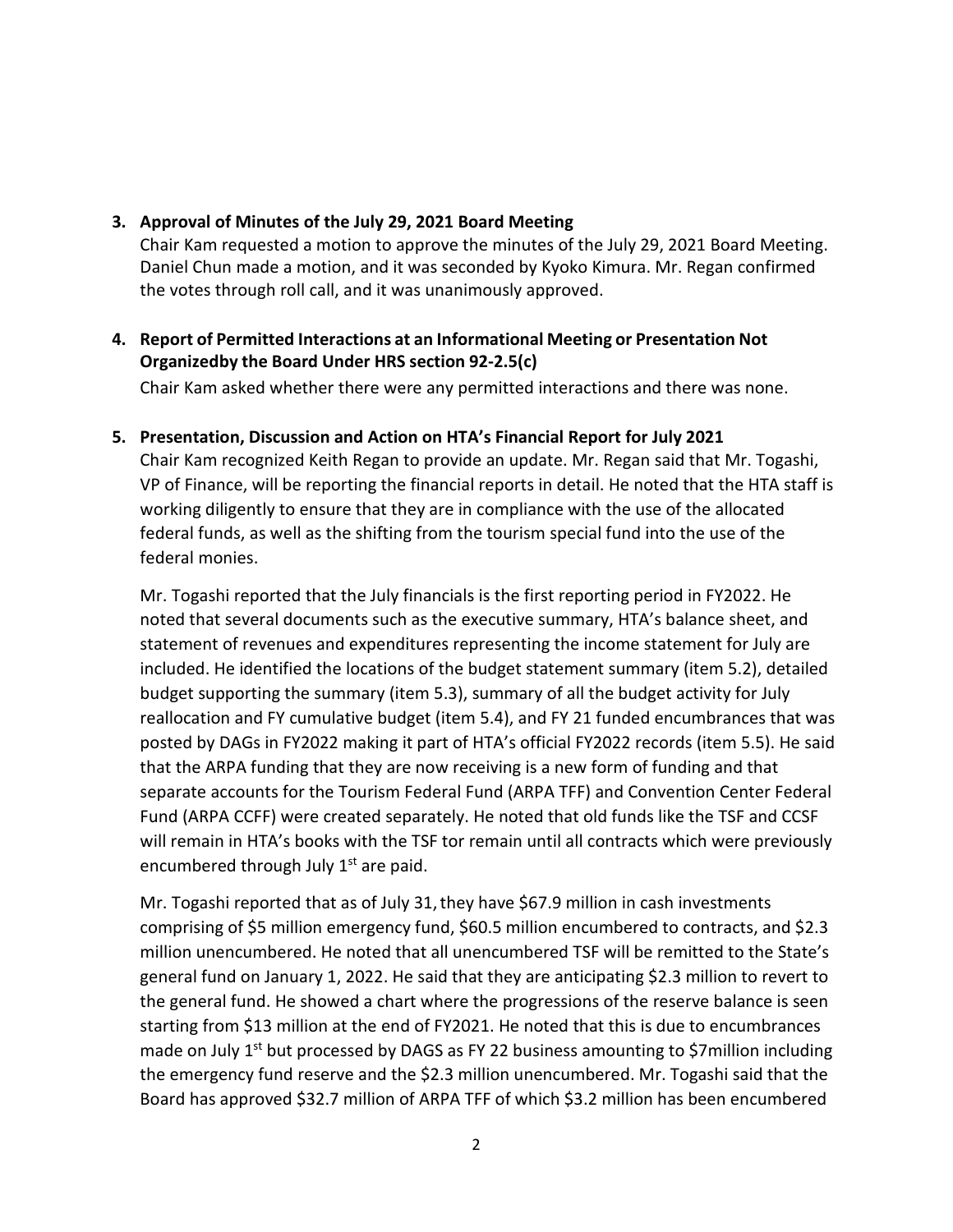for payroll. He added that they have \$36.8 million in cash for the Convention Center ESF wherein \$36million is encumbered contracts and \$870,000 remains in reserve. He noted that the remaining reserve is anticipated to increase to about \$5.8 million by the end of the FY with the Convention Center revenue coming in to the account. He added that the Board approved \$409,000 budget for CCFF payroll which was encumbered in July 2021.

Ms. Kimura asked about ARPA funds being repurposed. Mr. Regan responded that the Budget and Finance asked them to submit all they have and the department will determine whether they can use those funds for non-US domicile entities.

Chair Kam asked for a motion to accept the financial report as presented. David Arakawa made a motion and was seconded by Daniel Chun. Mr. Regan confirmed the votes through roll call, and it was unanimously approved.

**6. Presentation, Discussion and Action on the Hawaiʻi Convention Center FY2022 Budget** Chair Kam recognized Keith Regan to provide an update. Mr. Regan called on Teri Orton, General Manager of Hawaiʻi Convention Center, to do the presentation. Ms. Orton reported that this will be the first FY budget since they've always operated on a calendar year budget. She noted that the ever changing restrictions have impacted the clients, customers, operations and budget and that connecting and preserving the relationship with customers is very important so they come back to the Center. She explained the different changes in tiers and operations adjustments since May, with the current Tier 5 restrictions needing a mitigation plan to operate with the reduction of group size and capacity percentage. She clarified that the budget was planned without any idea of future restrictions.

Ms. Orton reported that the Center continues to host the Unemployment Office, DILR, DOH, and HHFDC on the third floor and the ballroom and all have agreed to be consolidated in Exhibit Hall 1 so the Center can continue with business. She noted that they have lost revenue for two citywide corporate events estimated at \$292,000 and five local events amounting to \$290,000. She said that there are 43 definite events in the FY22 books and 48 first option events. Chair Arakawa asked for operations in the next two months. Ms. Orton responded that there are the three State agencies in the building and smaller events under 10 persons in the books. She noted that they are now trying to expedite any CIP projects that they had planned and have onboarded some of their frontline staffing for health and safety protocols training and COVID-19. Ms. Orton said that they have recently transitioned management of citywide sales over to the Bureau while still managing local sales at the Convention Center under a 13-month calendar year, with an exception of managing it for 18 to 24 months during this pandemic. She said that they will turn it back next year over the Bureau to manage outside of the 13-month period.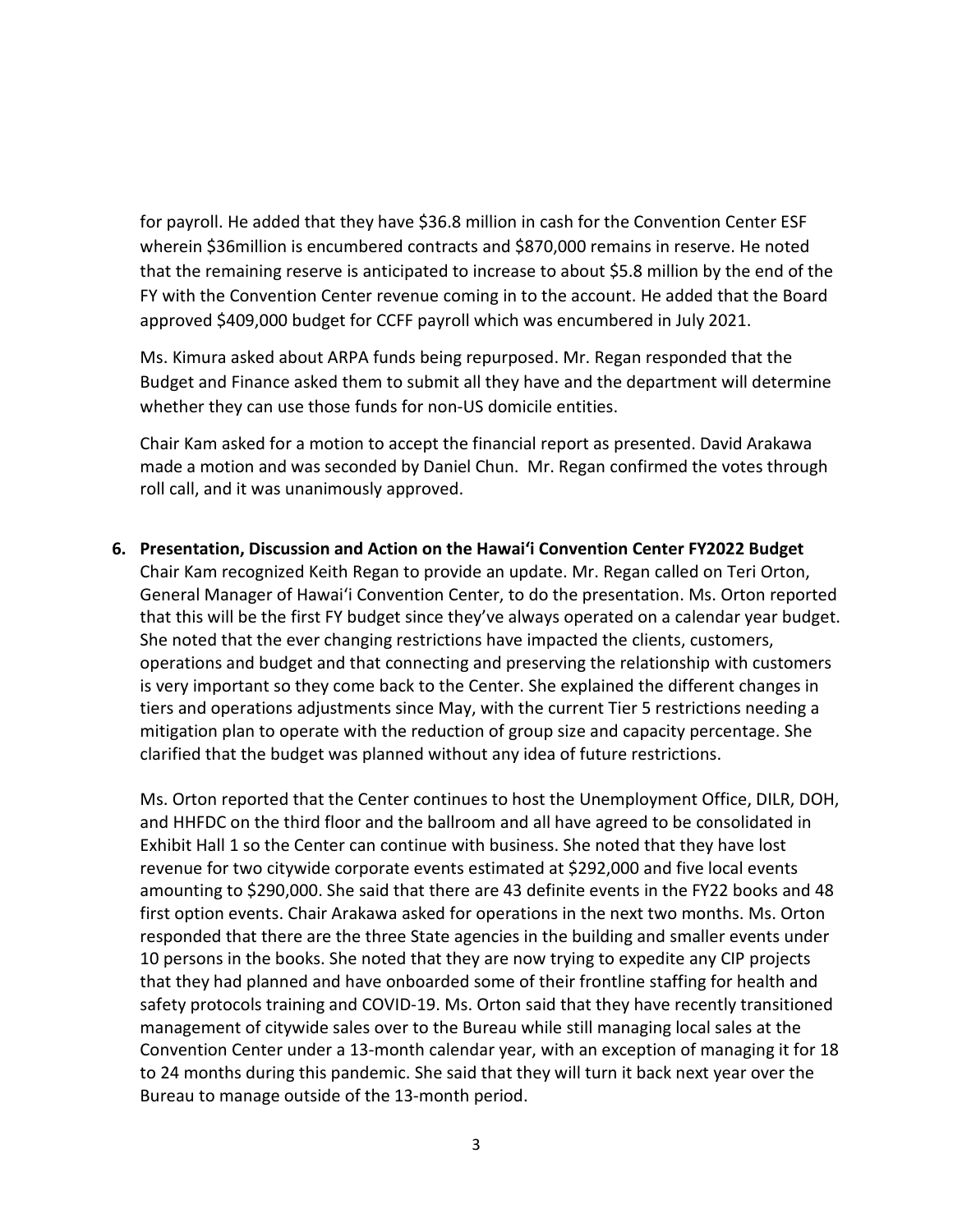Ms. Orton reported that majority of the local sales and marketing budget comprises of salary, wages, and benefits. She noted and that they recently onboarded a Sales Manager making them two staff operating in full capacity now. She said that local sales revenue would average about \$8 million a year but was about \$6.6 million for 2020, primarily due to the State agencies that are paying rent for occupancy. She added that the FY 2022 budget is at \$6.6 million for local sales revenue and \$1.2 million for offshore revenue. She said that the budget also includes maintenance agreements, marketing and advertising, general and administrative and others at \$500,300 in total compared to twice the budget pre-pandemic. Ms. Orton noted that the facility budget reflects \$7.7 million in gross revenue and \$13.2 million in gross expenses with a net loss of \$5.5 million. She added that with the Exhibit Hall repurposed, 4 offshore events were impacted where they looked for alternative space and reduced food and beverage offerings.

Ms. Orton reported that they usually host an average of 200 to 225 events yearly but the numbers are down by 50% due to the pandemic. She said that the event revenue fluctuates yearly noting that corporate events bring more revenue to the building. She said that they have 78 full time employees and only brought back positions on a need basis. She said that \$626,000 of the increase in facility expenses is related to contingency and contracted labor which was to offset expenses to the three citywide events impacted with the Exhibit Hall being occupied. She noted that the \$2.5 million increase in Food and Beverage is primarily to bring back positions and with 16 vacancies at the moment. She noted that they are proposing a FY2022 budget for the convention center amounting to \$40, 628,568 which consists of the local sales and marketing, facility operations, facility contingency and CIP repairs and maintenance and Hawaiian music and dance. Mr. Atkins asked about the Center for Music and Dance budget. Mr. Ka'anā'anā responded that it's specifically set aside for the Center only.

Ms. Orton turned over the floor to Marie Tait, HCC's Director of Operations and Project Manager for CIP, to provide an update. Ms. Tait reported that HCC has engaged with project management and construction management companies. She showed the list with the updated cost estimates and expected date for planning. She noted of finished and pending works on the main projects and identified completed projects with the actual money spent. Mr. Atkins asked about the impact of the 2022 projects on operations. He further asked about federal grant opportunities and payroll protection plan eligibility. Ms. Orton responded these won't impact business for they would start or stop projects accordingly based on what business they have in the building. She responded further that they are actively working on the shattered venue grants to see if they are eligible for some funding.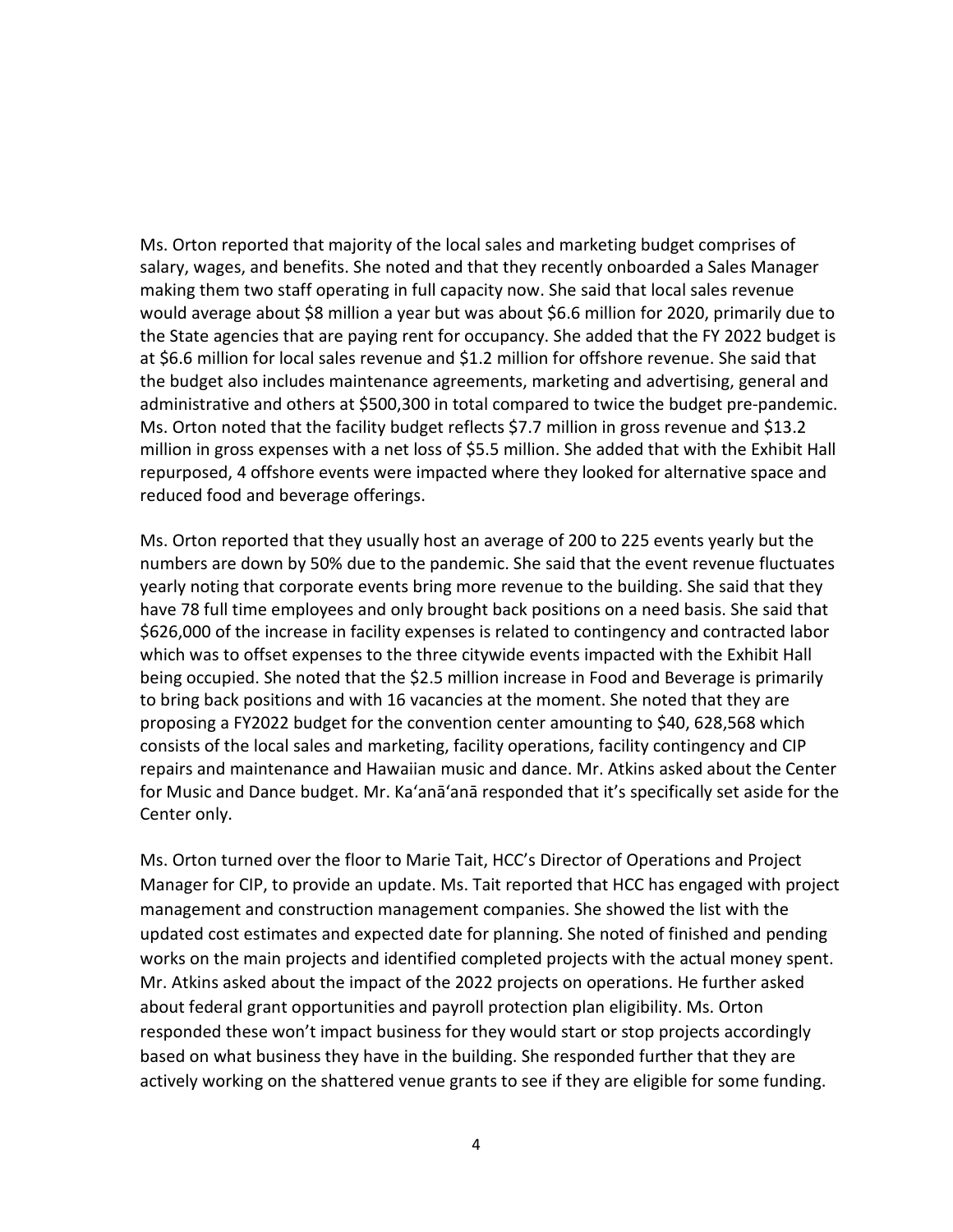She added that they haven't met all of PPP's qualifications and needed to look for examples of success which they could follow.

Chair Kam asked for a motion to approve the budget by the convention center. Daniel Chun made a motion and was seconded by Kimi Yuen. Mr. Regan confirmed the votes through roll call, and it was unanimously approved.

**7. Report ofthe Chief ExecutiveOfficer/Chief AdministrativeOfficer/Chief Brand Officer Relating to Staff'sImplementation ofHTA's Programs During July 2021**

Chair Kam recognized John De Fries to provide an update. Mr. De Fries reported that he and Mr. Kalani spent a couple of weeks with the different GMTs for yesterday's marketing meeting and with Japan and Canada's airlines as they formalize their schedules in anticipation of their markets opening. He announced that DMAP's O'ahu has been finalized and posted. He thanked Erin Khan and Nathan Kam for taking the responsibility in communications. He noted that he and Mufi Hannemann met with the DOH who is expanding the goal of increasing vaccination by reaching out to the families of the workforce as well. He added that the DOH will spend time with families to clear misconceptions about the vaccination. He noted of opportunities in meeting with congressional delegates who are supportive of the Change Management Plan and with 14 House of Representatives initially. He said that they will also meet with the Senators. He noted that an HBR tourism working group chaired by First Hawaiian Bank Chairman, Bob Harrison was initiated with their meeting with the Hawaiʻi Business Roundtable.

Mr. Ka'anā'anā reported that the delta variant has already impacted U.S. residents' desire for short-term travel from September to November. He added that about 25% cancellations and booking pace reductions are seen after Governor Ige's announcement which amounted to multi-million dollar losses. He added that some carriers are reporting a 50% reduction in booking pace compared to 2019 of the same period. Mr. De Fries acknowledged Ms. Sherrie Williams, HLTA Chair, who organized a working group for the Governor's Office call for help in relation to social media communications. Mr. Regan noted that the CEO report has been updated with the addition of the change management plan update section, planning division section with updates on DMAP and other activities, and an ARPA funding section just to give insights on the work that the HTA staff is working on. Mr. Ka'anā'anā reported that the HTA staff made more than 30 interviews, sharing HTA's goal of Mālama Kuʻu Home and updates on the DMAP initiatives and insights on the tourism industry. He added that they have sent their "Save the Date" for Mālama Kuʻu Home and HTA update for October 1.

Mr. Atkins asked about the meeting with the House of Representatives. Mr. De Fries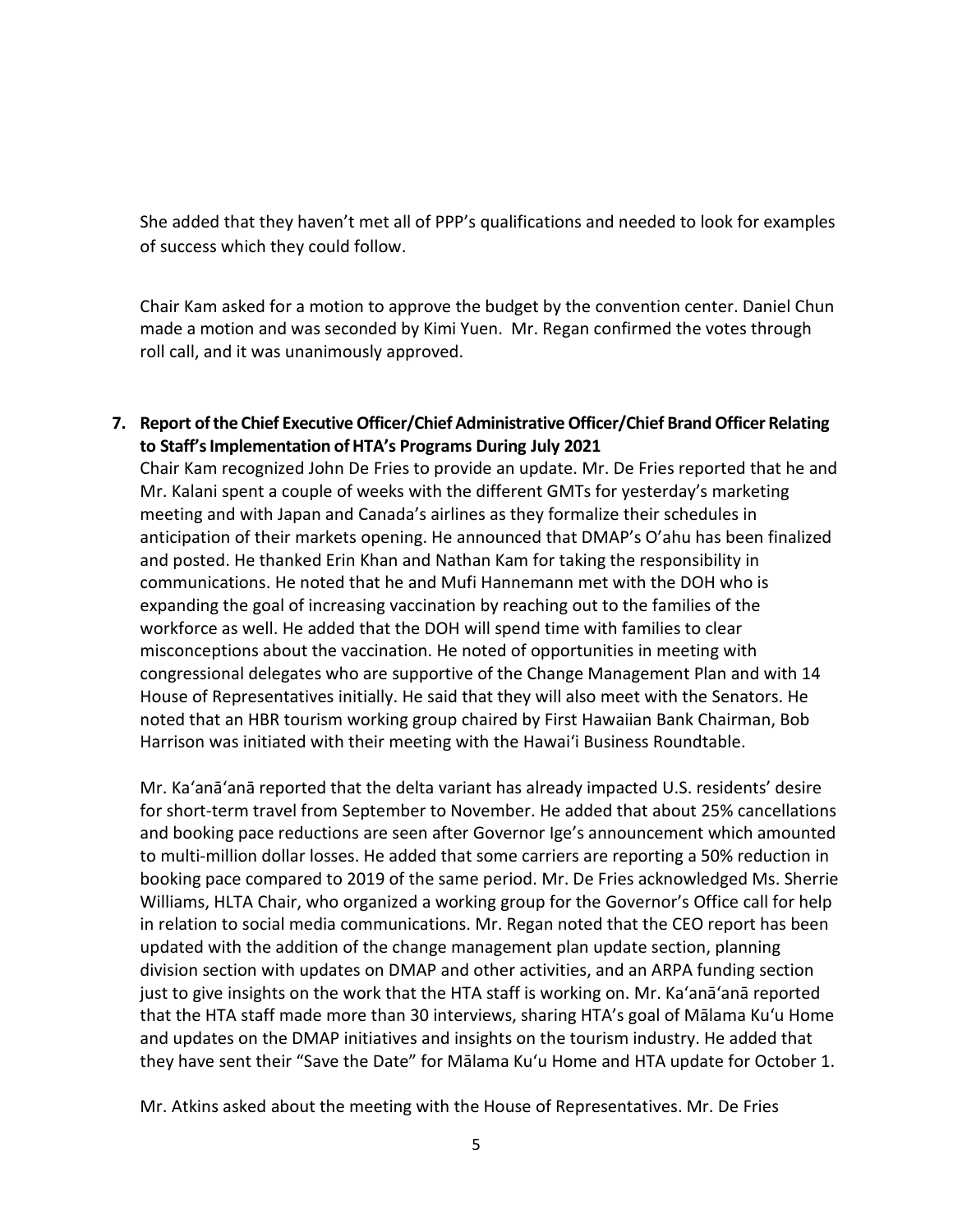responded that under the new law were transparency to the public will be afforded and guaranteed is seen by the legislators to favor and help HTA. He added that this ties in with the districts and though the districts don't have direct involvement with tourism, the questions are directed on workforce development for people employed by the tourism industry are living in their districts. Mr. Regan added that the legislators had been appreciative for HTA making these connections and expressed willingness to partner, engage, and address their concerns.

Mr. Regan read the question from the public asking HTA's stand on the reinstatement of a pre-travel COVID-19 test regardless of vaccination status. Mr. De Fries responded that they prefer vaccinated passengers not to be subject to pre-travel test. He noted that they will be communicating with the governor's office to recommend that Pfizer and Moderna be accepted as a valid vaccination and exempt.

### **8. Update on HTA's Implementation of Change Management Plan**

Chair Kam acknowledged Mr. De Fries to provide an update. Mr. De Fries asked Mr. Regan to expand the activity between DBEDT and BNF relative to procurement in ARPA. Mr. Regan said that the overall theme heard with their meeting is the concern of fund provision when ARPA or the federal government may say that they shouldn't have used it for such project and will ask them to pay back. He added that they are undergoing strict and stringent process to ensure that HTA will be able to use the funds properly and is thankful that HTA won't be the ones to make the decision. He said that the team has finished training with the State's procurement office while others went to specialized training in addition to it. Mr. De Fries reported that DBEDT has approved the job description of the new Public Relations Officer position and is under review by the BNF. Mr. Ka'anā'anā said that they are amending the job descriptions for the Senior Brand Manager and Brand Manager positions and will submit soon to the approving bodies.

Mr. De Fries noted that the executive team continues to meet with DBED and BNF to discuss procedures on fund allocations. He added that HTA is preparing a CSFRF tourism recovery plan that meets the BNF expectations and ARPA requirement. He identified different procedures, like the procurement procedure and contract templates among others, are being updated to meet ARPA requirement. They will also be reviewing the bylaws if they need to be amended in conformity with ARPA or law in HB 862. Mr. Regan added that they have completed the internal process with the CSFRF Tourism Property as requested by BNF. Mr. Chun asked about the timeline for the hiring of the Director of Public Affairs. Mr. Regan noted that BNF asked for additional information yesterday so the review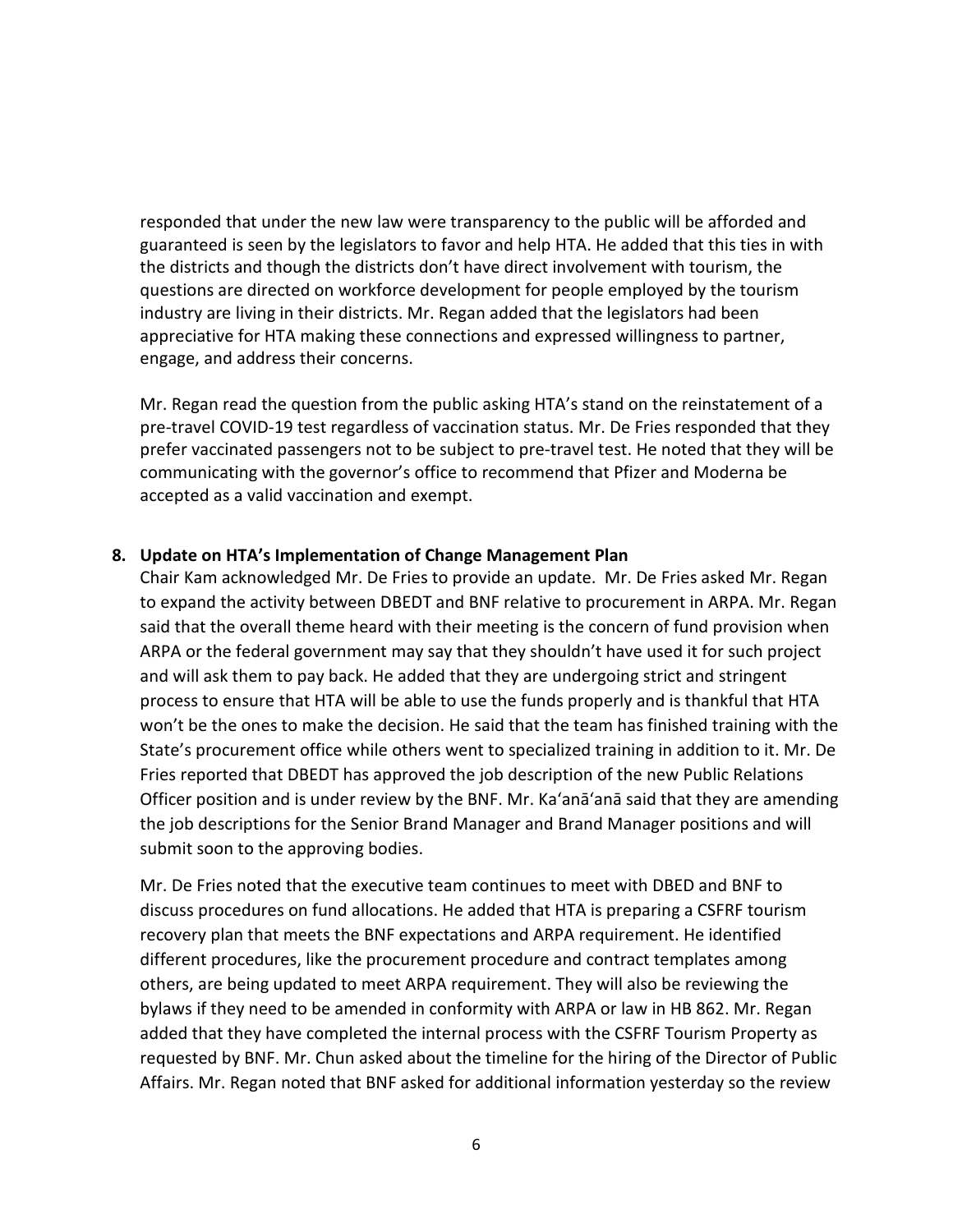result is hoped to be by the end of the week. Mr. De Fries said that once approved, it will take about three weeks from making an offer.

# **9. Update and Discussion on the Implementation and Reporting of the Destination ManagementAction Plans to the Board**

Chair Kam acknowledged Caroline Anderson to provide an update. Ms. Anderson reported that they have an internal "DMAP Tracker" where they meet every month with the Counties and Island Visitors Bureaus for a review. She noted that they met with the Steering Committees to review the Initial Summer Progress reports and will be providing the Board with quarterly reports. She identified the progress of Phase 1 and Phase 2 sub actions of the different DMAPS which are as follows: Kauai ( 61% P1 in progress, 2 P2 sub-actions started), Maui (70% P1 in progress with 1 completed), Moloka'i (60% P1 in progress), Lānaʻi (63% P1 in progress with 1 completed), and Hawaiʻi Island (73% P1 in progress). She showed the progress of anchor sub-actions and highlighted sub actions that are in progress for each of the DMAPs. She thanked the Counties and Visitors Bureaus who have helped in the implementation of each of the DMAPs. Mr. Chun asked about communications through the website. Ms. Anderson responded that they've published the progress report online and shared the final reports to the Steering Committee members so they can share it with their network within the community and visitor industry. She added that they have also posted it in HTA's e-bulletin, and they're working with the PR team to enhance the DMAP communications. She said that they also provided the Island Chapter some funds to do DMAP campaigns. Mr. De Fries added that they were invited by Presidents of neighborhood Boards on O'ahu to address their n meetings about DMAPS and strategic plan which is one way to communicate it with the constituents of the legislature. Mr. Ka'anā'anā said that they've worked with Kaili from Anthology for their social media calendar where posts over the past weeks highlighted different actions. He noted and that they are now coordinating each of the Island Chapters, the Central on the Bureau side and HTA to take advantage of the \$50000 per island incomes money distributed for each of the island chapters for such purpose. He added that HTA also continued to do what they are natively doing in their outreach.

### **10. Presentation and Discussion of Current Market Insights and Conditions in Hawai'i and Key Major Hawai'i Tourism Markets**

Chair Kam recognized Jennifer Chun to provide an update. Ms. Chun reported that they have \$1.5 billion expenditure in July 2021 with under 900,000 people arriving and PPPD higher than 2019. She noted that average daily census was full but still lower than 2019.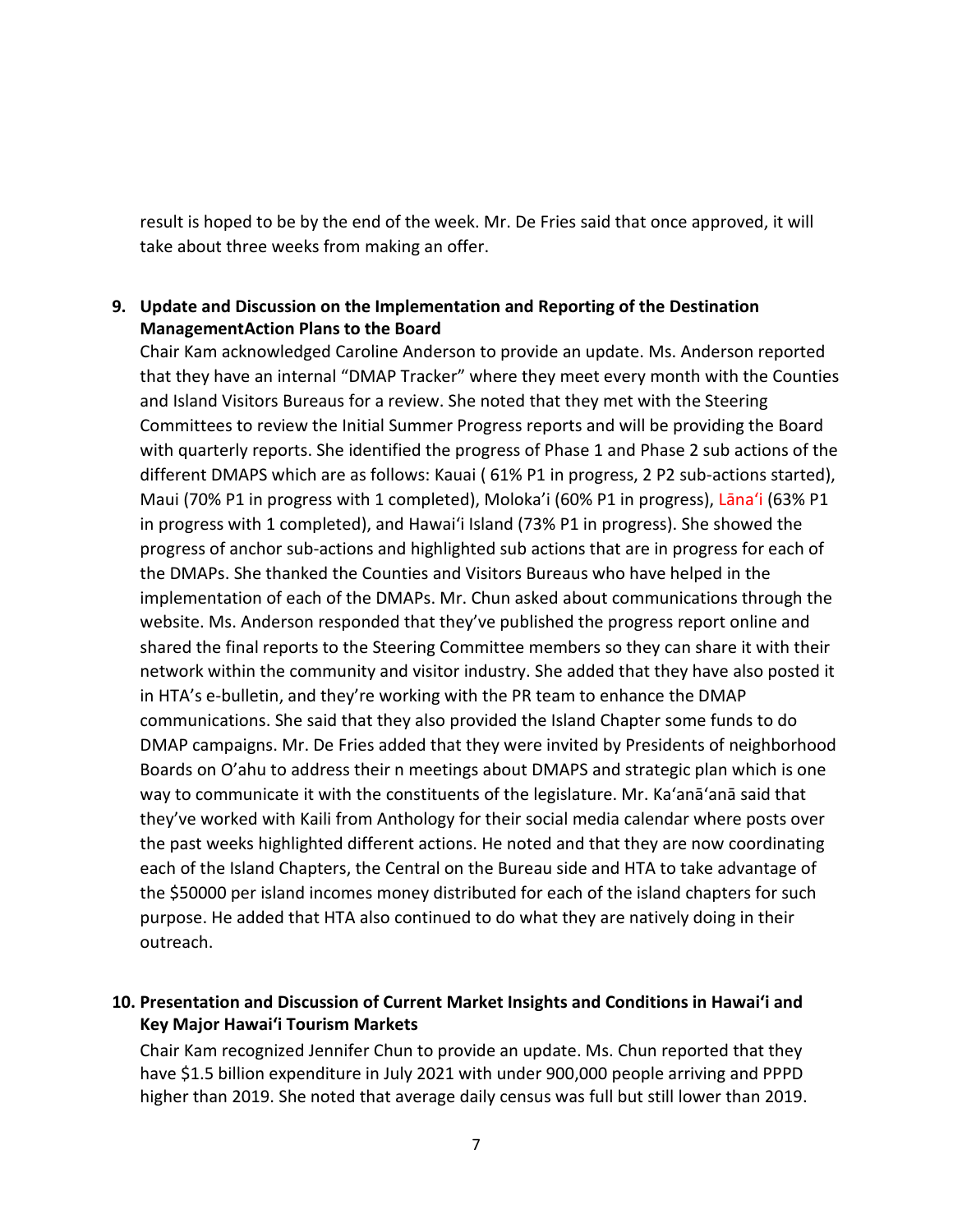She added that O'ahu and Moloka'i expenditures are higher though a few people went to the latter. She said that the visitor arrivals were still lower than 2019 but the visitor arrival recovery for July is at 88.4% with Maui Island having the highest at 91.8 %. Ms. Chun noted that the DOT collected \$64.1 million preliminary July TAT which comprises the preliminary Fiscal 22 YTD TAT collections. She added that it is 1,031% greater than July 2020 and \$58.4 million higher than 2021. She noted that the TAT collection in July is higher than a number of months since 2017. Ms. Chun said that hotel occupancy is full but still lower than July 2019 at 83.4% statewide but ADR and RevPAR are slightly higher. She said that occupancy was also high for vacation rentals but there were not as many of them compared to hotel units. She noted that most of the markets are staying at hotels (U.S. & Canada), condos (Japan), time shares (U.S. West), visiting friends and relatives (Japan) and are staying at rental houses (U.S. and Canada). Ms. Chun said that most of the people visiting were coming for vacation, some other businesses which are essential workers type, and a significant number are visiting friends and relatives.

Ms. Chun reported that there was a spike in unemployment rate beginning 2020 and gradually decreasing and is now at 6.9% total for July. She reported that the hospitality jobs recovery are relatively strong on O'ahu but less on Island of Hawaiʻi and Maui County and only half in Kauai. She noted that prior to the governor's announcement, he DBEDT forecasted an increase in overall arrivals from 2020 to 2024 but not near the number of the actual arrivals in 2019. Ms. Chun said that the travel sentiment for the U.S. market decreased from 43% in June to 39% in July for those who are planning to have a vacation. She noted that the impact of the delta variant can be seen with the consumer travel sentiment down from 81% to 76% for people who are ready to travel. Ms. Chun noted that there are a lot of people uncomfortable going to airports but most long distance travelers are not that uncomfortable. She added that there are avid travelers planning to travel more but there are still people who plan to decrease their amount of travel in the next 12 months. She noted that nationally, 21% is not very likely to purchase travel or leisure while 20% are not very likely and 40% not at all likely to book a flight in the next 12 months. Ms. Chun reported that the air seats outlook presentation is already outdated with the changes of Air Canada this morning. She noted that the increase in seats is seen in the domestic market in August and September while international seats continue to lag. She said that they anticipate for international air seats coming back for October/November but the number might change. She informed that they are posting updates on the website weekly compared to once a month in the past.

Ms. Chun reported that according to YouGov's destination index trends, there were fairly high consideration of the U.S. market to come to Hawaiʻi but things changed as of last week. She noted that they will be asking people what impacted them to not come to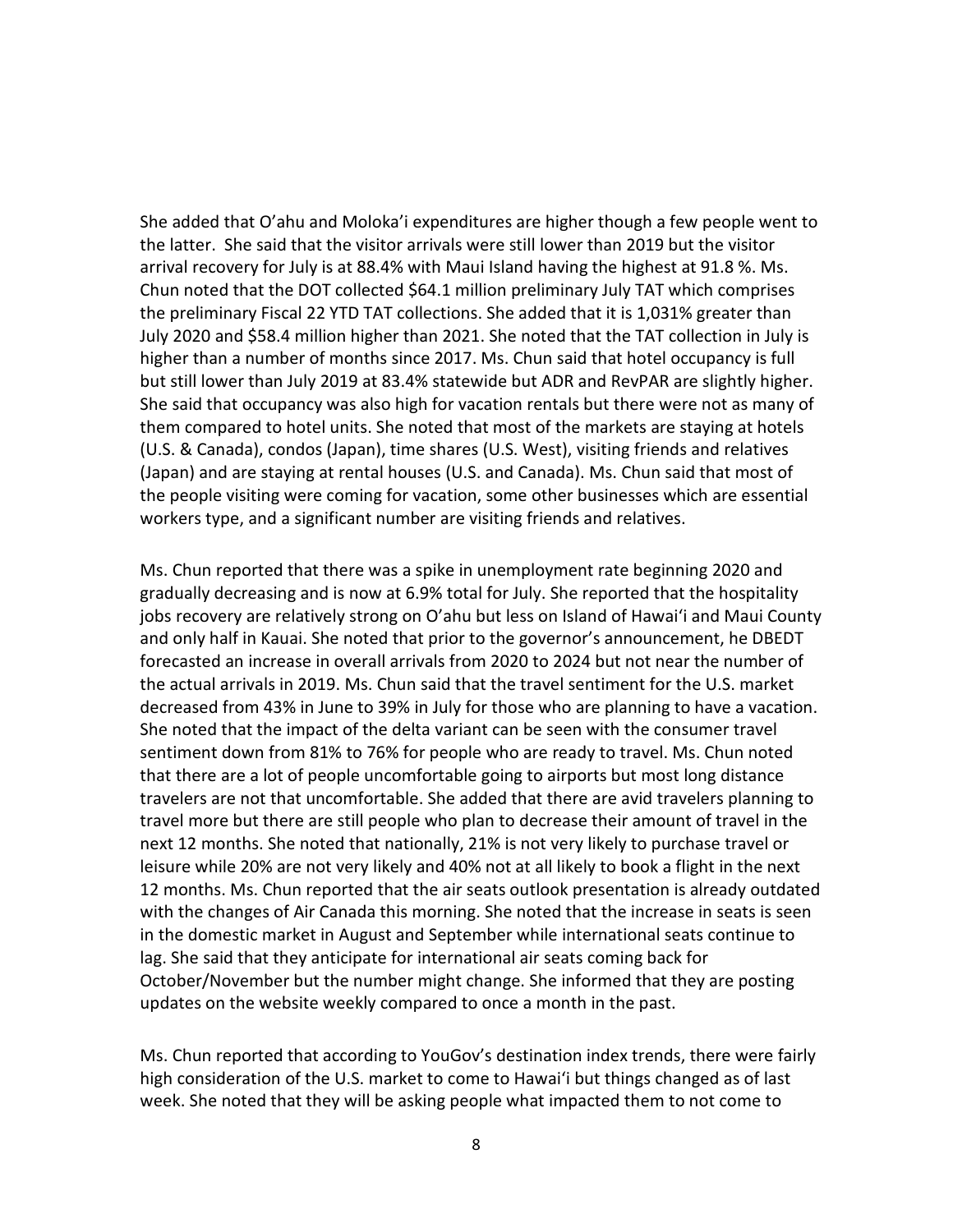Hawaiʻi whether it's the delta variant or the Governor's announcement. She noted that they were tracking above 2019 level from August for travel agency booking but has been declining and went below the level at the end of the month, which is showing the impact of the delta variant which is prior to the Governor's and Mayor's announcements. She noted that travel agency bookings for future arrivals are tracking very similar in the out months to what was seen in 2019. Ms. Chun noted that travel agency booking for September and October are stronger than 2019 with November similar and December slightly lower. She noted that they saw increases for all of the months since the last report for booking pickup which is before the governor and mayor's announcements. She noted that O'ahu, Maui, Kauai, and Hawaii booking pace look similar to 2019 for the US market with Hawaiʻi Island having more bookings in September and October but Japan, Canada and Korea are down.

Ms. Chun reported that prior to the delta variant impact, STR forecast showed that the State occupancy will end around 60% with a \$311 ADR which is much lower than the 2019 occupancy. She noted that occupancy in O'ahu is seen at 60.1% with higher ADR of \$217, Maui at 61% with a higher ADR to almost \$500, Hawaiʻi at 60% and \$335 higher ADR, Kauai at 55% with higher ADR than 2019. She said that basing from the Symphony Dashboard, similar locations are popular like Waikiki for O'ahu which is similar to last month. She showed a sample of a new worksheet which gives details on individual points of interest. She noted that in July, most of the visitors were from the US market and showing that Thursdays, Fridays and Saturdays are the most popular days with noon and afternoon being the most popular. She said that most visitors are from Texas and California and that the top interest for Kauai is Hanalei and Wailua State Park.

**11. Report of the Marketing Standing Committee with the Committee's Recommendations to Approve the Amended Brand Management Plans for Hawaiʻi Tourism Korea, Hawaiʻi Tourism Oceania, Hawaiʻi Tourism Canada, Hawaiʻi Tourism Japan and Hawaiʻi Tourism United States**

Chair Kam acknowledged Daniel Chun to provide an update. Mr. Chun asked the Board to go to Section 11 of the Packet as they will be asking for the approval of the amended BMPs. Mr. Chun thanked the committee members for their time and engagement during the Marketing Standing Committee meeting and for the helpful inputs from Chair Wakai and Chair Onishi. He noted that the meeting centered on reviewing amendments of each of the GMT's brand marketing plans. He said that each committee provided updates on their respective markets which includes COVID related travel restrictions, vaccination timelines, planned air seats, travel sentiments and overall competitive scan together with target audience, key recovery strategies, messaging, campaigns, programs, timelines, proposed budgets and performance measures. He added that the committee unanimously voted to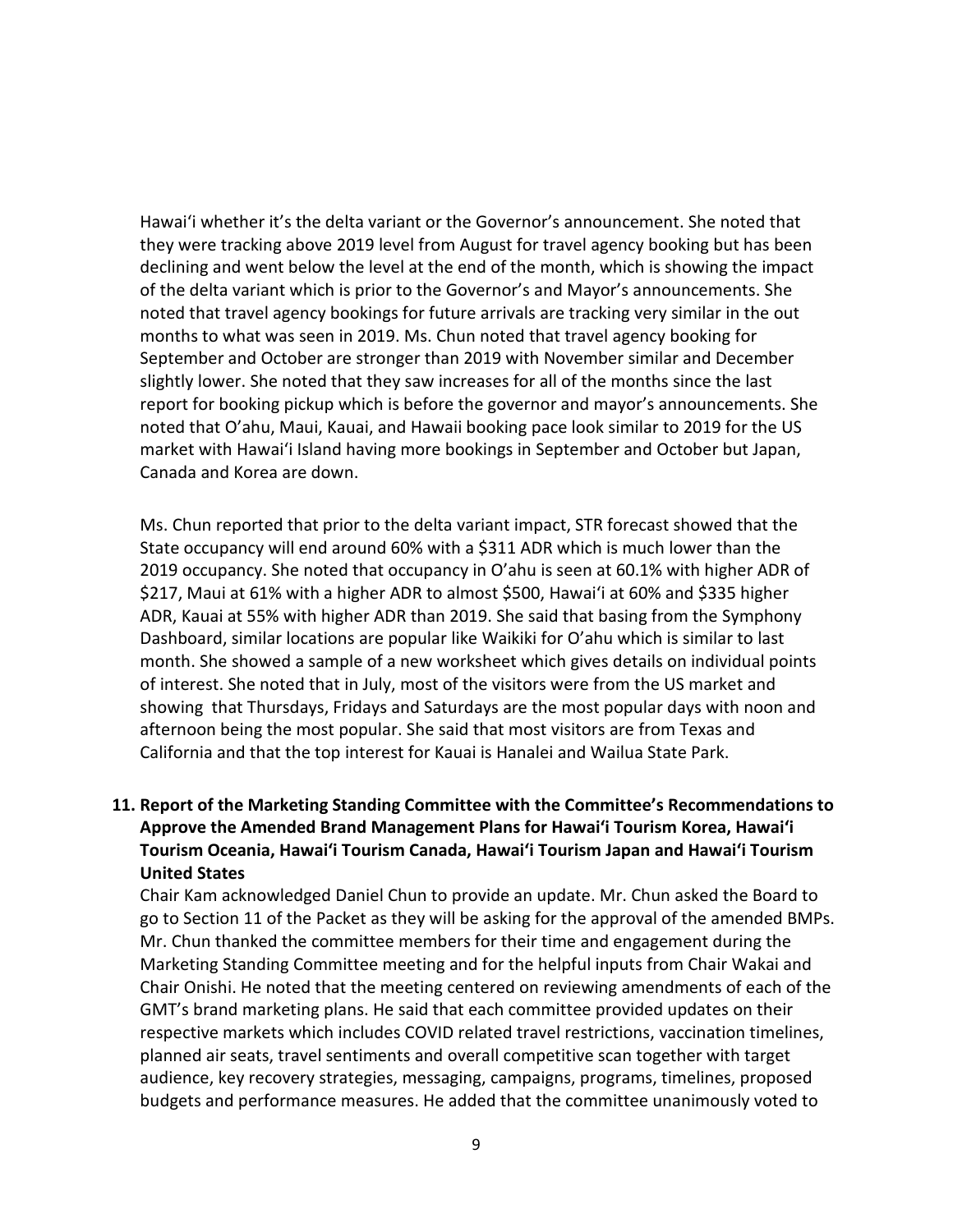recommend approval of all of the amended BMPs with the exemption of Japan where they are recommending approval with changes. He explained that a few members of the Marketing Committee has asked the staff in the previous meeting to explore possible ideas on how to repurpose some of the funding. He noted that page 277 outlines the new ideas which include augmenting the previously approved online reservation system, local community engagements and PR to help communicate the DMAP progress and a shuttle bus for O'ahu. He acknowledged that while they highly appreciated such approaches and encourage the new ideas and thinking, they are recommending approval of HTJ's amended BMP without the inclusion of the local PR and shuttle bus pilot program at this time. Mr. Chun said that they closed the meeting with the discussion of potential strategies for Tourism recovery messaging given the Governor's request to curtail travel. He noted that a lot of the discussions are about staying in the course with the Mālama messaging across all markets and to balance the need and protect the community, while acknowledging that visitors are still arriving and to continue to engage them on being a mindful traveler. Mr. Ka'anā'anā added that the amended brand management plans focuses on long term brand building and visitor education and are targeted on their current market conditions.

Mr. Chun asked if there are any questions and there were none. He called for a motion to approve the amended BMP for Hawaiʻi Tourism Korea. George Kam made a motion and was seconded by Micah Alameda. Mr. Regan confirmed the votes through roll call, and it was unanimously approved.

Daniel Chun called for a motion to approve the amended BMP for Hawaiʻi Tourism Canada. George Kam made a motion and was seconded by Micah Alameda. Mr. Regan confirmed the votes through roll call, and it was unanimously approved.

Daniel Chun called for a motion to approve the amended BMP for Hawaiʻi Tourism Oceana. George Kam made a motion and was seconded by Sherry Menor-McNamara. Mr. Regan confirmed the votes through roll call, and it was unanimously approved

Daniel Chun called for a motion to approve the amended BMP for Hawaiʻi Tourism Japan and noted the changes as outlined previously. George Kam made a motion and was seconded by Ben Rafter. Mr. Regan confirmed the votes through roll call, and it was unanimously approved

Daniel Chun called for a motion to approve the amended BMP for Hawaiʻi Tourism USA. George Kam made a motion and was seconded by Micah Alameda. Mr. Regan confirmed the votes through roll call, and it was unanimously approved.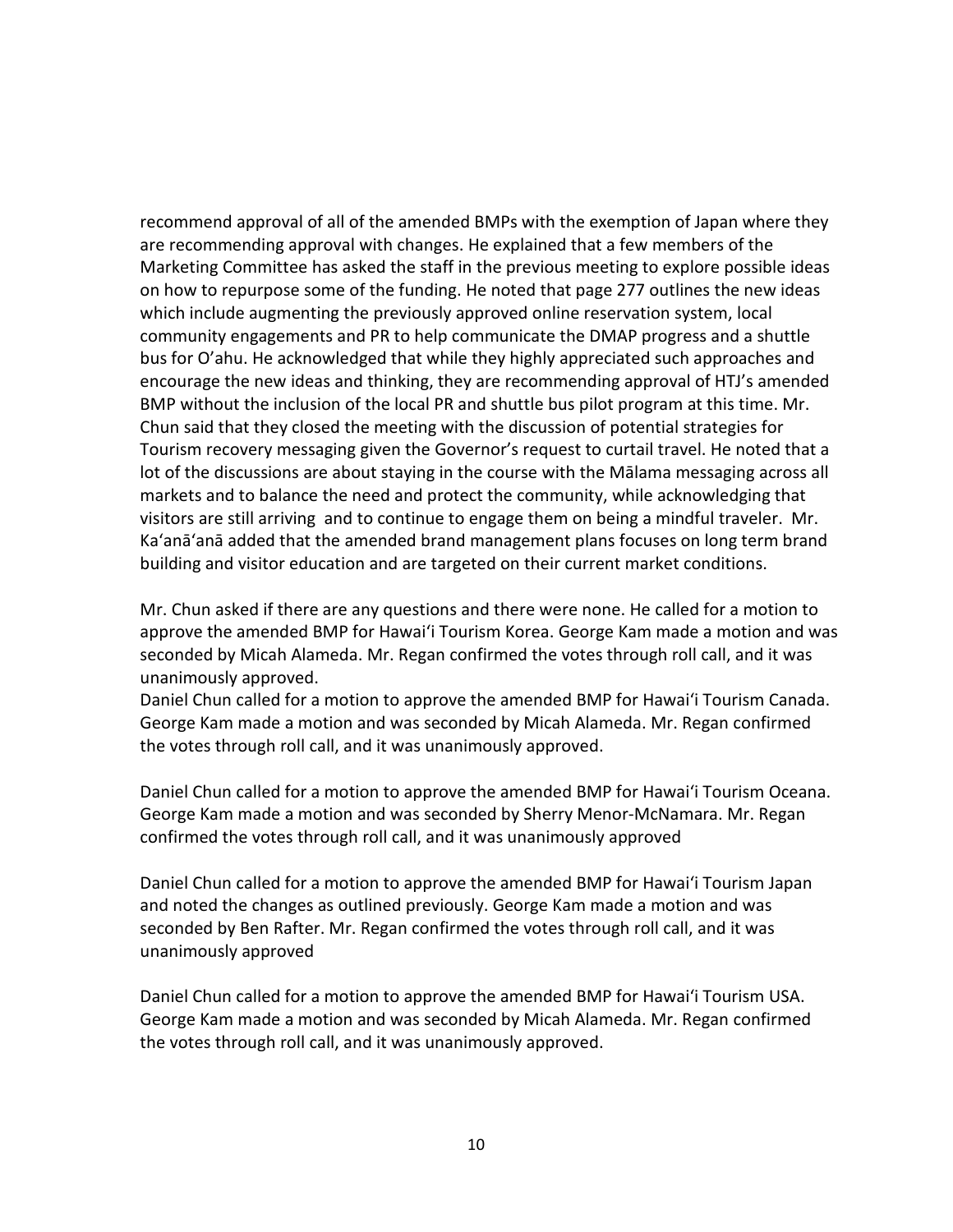**12. Presentation, Discussion and Action on HTA's Position Relating to the Draft Bill for anOrdinance Relating to Transient Accommodations and Short-Term Rentals on Oʻahu.**

### **Presentation by and Discussion with** *Mr. Dean Uchida***, Director of Planning and Permitting forthe City & County of Honolulu**

Chair Kam recognized Kalani Ka'anā'anā and Keith Regan to provide an update. Mr. Ka'anā'anā reported that the traditional lodging units inventory has been fairly stable with visitor arrivals in 2005 to 2020 but has seen an increase in arrivals from 2009 through 2020 that outstripped a stable visitor plan inventory and traditional lodging units. He stressed the importance of understanding where the additional capacity in lodging came from and how it's impacted by arrivals. He noted that there are 6,378 units and 151,383 unit nights are available on O'ahu in July 2021. Mr. Regan noted that HTA has historically taken a position against illegal vacation rentals as recent as January 8, 2019. He added that HTA submitted a testimony before the Honolulu Planning Commission to support the measure based on Board's continuous positions related to illegal vacation rentals. He turned over the floor to Mr. Dean Uchida, Director of Planning and Permitting for the City & County of Honolulu.

Mr. Uchida reported that they had a meeting with the Planning Commission yesterday and will continue next week. He noted that Covid-19 is a hard reset for them in looking how to regulate short term vacation rentals with the bill passed two years ago. He added that there are neighborhoods saying that all of the disruptions were with non-conforming vacation rentals, thus they said that the visitor industry need to manage tourism in the ways the vacation rentals perform and the need for more comfortable housing. He said that through the testimonies, they came up with approaches in regulating the vacation rentals which are by giving the communities their neighborhood back, removing the disruption and basically managing tourism. He said that they decided to allow the existing nonconforming short term vacation rentals but there will be no more new ones to be allowed in any residential communities. He added that they are going to allow vacation rentals to upgrade in some areas. Mr. Uchida reported that they are in the process of updating the Sustainable Community Plan where they will allow hotel use and apartment leasing in abundant special districts. He added that each of the existing properties are going to be assessed on tax with an estimate of \$2.1 million difference in real-property tax from the existing tax. He said that they will be dedicating such amount to fund their newly created short-term vacation rental enforcement branch. He noted that they made changes in the definition of short-term vacation rentals increasing it to 180 days period based on statutes. He added that they will allow for less than 180 days for specific activities like military people who officially sold their house.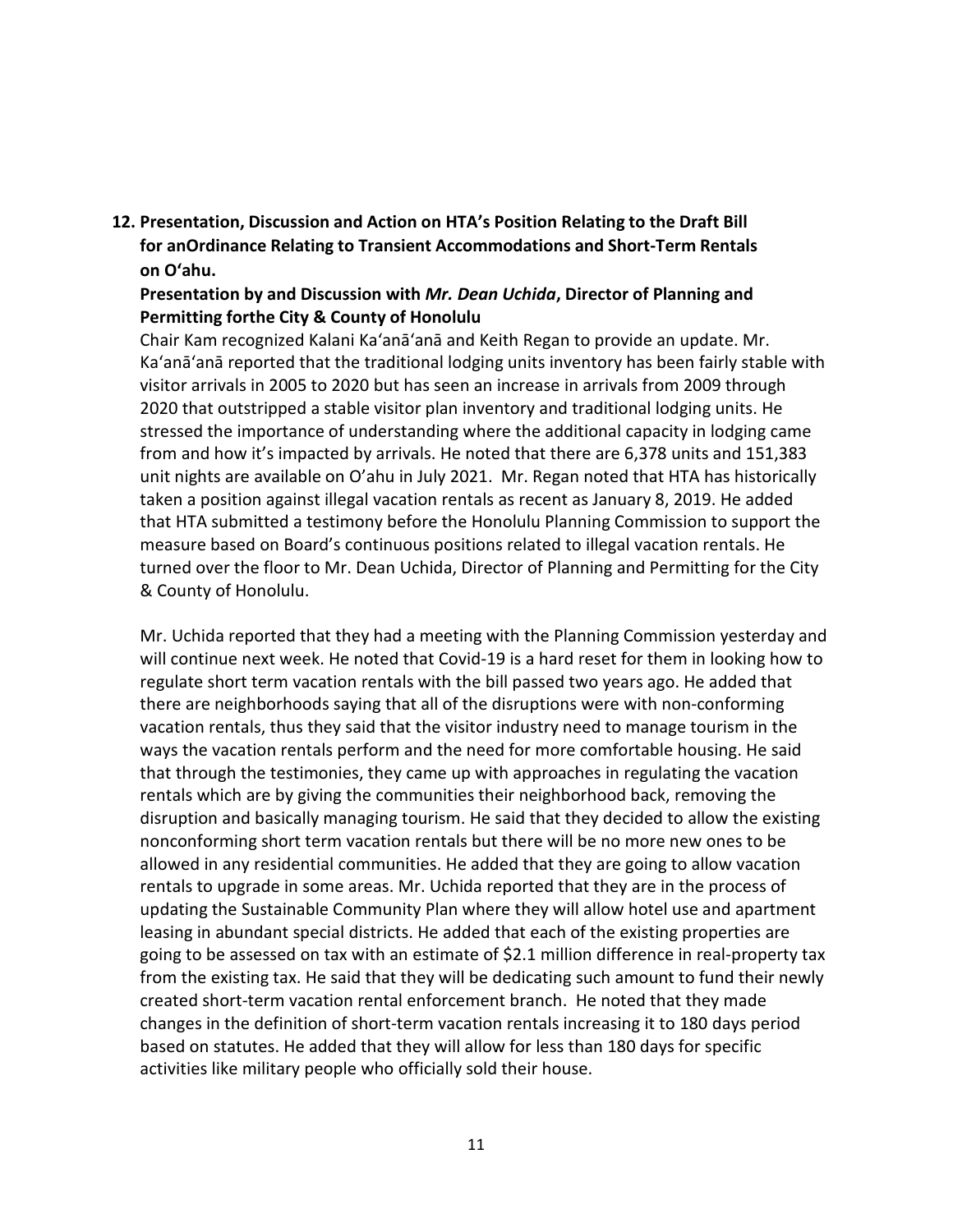Mr. Arakawa asked if they would be open to questions or suggestions with the bill going forward. He affirmed saying that they give such basic opportunity to anyone. Ms. Yuen asked about Diamond Head district. She further asked if there will be any cap on unit numbers. He affirmed that it's going to be part of the PUC update. He noted that there's none at the moment. He added that the basic intent is to put the limits where the infrastructure is in a place that can support the traffic that will build in from visitors. They may revisit the cap when it becomes a problem in the future. Mr. Uchida informed that they will have a revised version of the bill on the planning commission website after their meeting on September 8.

Mr. Arawaka asked for a motion to support the proposed short-term rental bill and to permit the staff to give testimony for the support. Mr. Rafter made a motion and was seconded by Dylan Ching. Keith Regan confirmed the votes through roll call, and it was unanimously approved.

#### **13. Discuss and Develop Potential Strategies for Tourism Recovery Messaging\*\*\***

Chair Kam recognized Kalani Ka'anā'anā to provide an update. Mr. Ka'anā'anā said that with talks with internal GMT leaderships, the recommendations are to double down and continue with the Mālama Hawaiʻi messaging which includes how to travel pono, encouraging vaccinated travelers and to observe the basic protocols. He asked for a conversation with the Board about anything that is to be added with the messaging.

Mr. Atkins said that he agrees on the messaging that is proposed to continue. He asked of any demographics as to the cancelled travel because of the Governor's press release as this will be helpful in doing the messaging. Ms. Kimura responded that the Maui Hotel Association has a tallied data on cancellations after the Governor's announcement. She further noted that there's no accurate tally but the timing of the cancellation is significant. Mr. Rafter responded that they had over \$1 million of cancellations on the first three days since the announcement. He said that their relative cancellation was between 30% and 40% within three days after the Governor's message which is consistent with some hoteliers that he spoke to. Mr. Ka'anā'anā said that HVCB has been able to survey at 25% to 35% rate across the State with losses between \$0.5 million to \$10 million on the hotel side and the airlines also with carriers reporting 50% reduction in booking pace compared to 2019 level.

Mr. Atkins asked the Hawaiʻi Tourism USA for ideas on how to get the right PR to reassure people that after October, they are opening up again and it's a good place to travel too. Mr. Monahan noted that it is the leader of the state that made the statement and the change in the message would have to come from him. He noted that data they gathered showed that about 25 to 35% of immediate cancellations as well as booking pace moving forward. He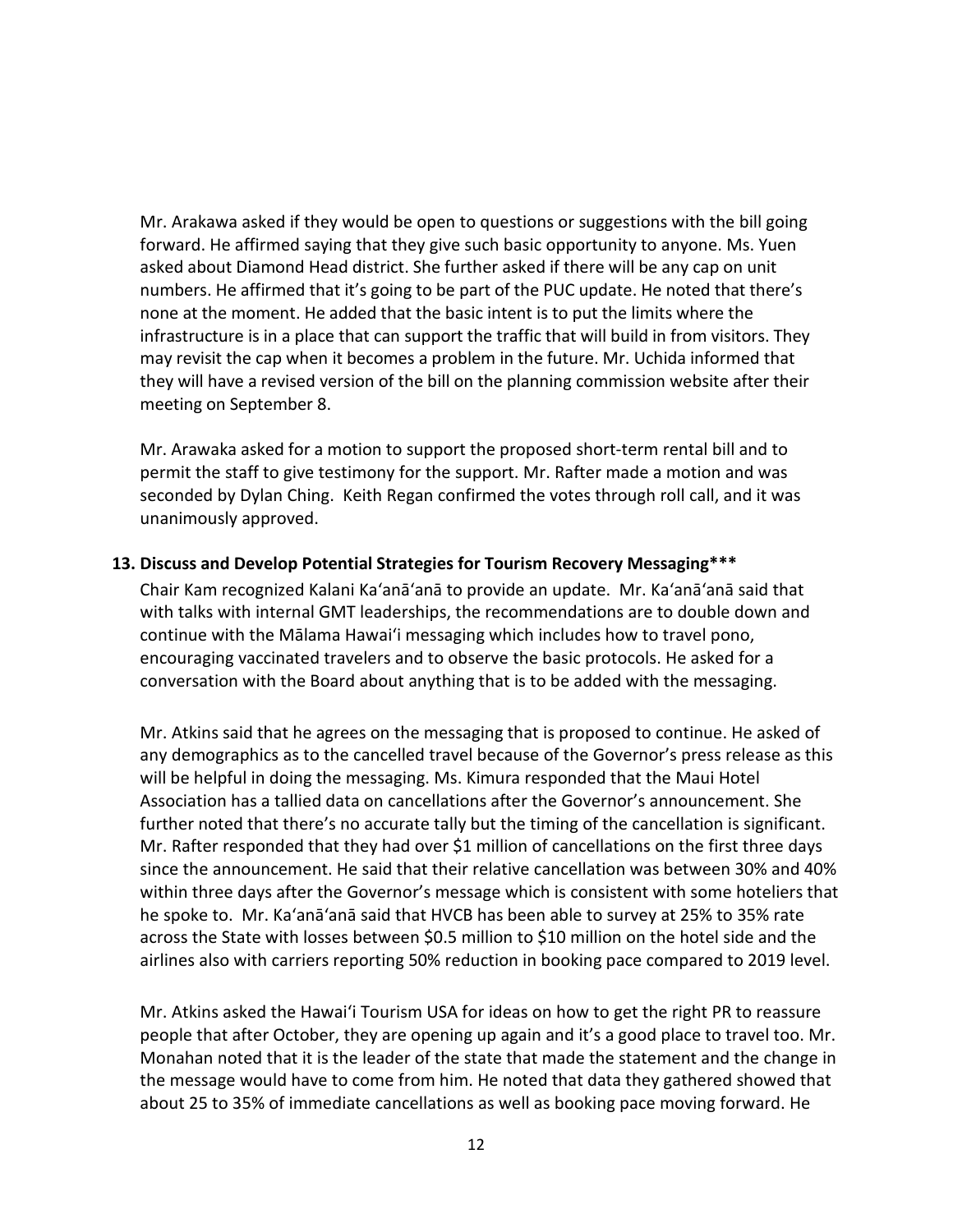noted that there is a lot of damage with the visitors particularly on third party reservations where deposits are non-refundable. Mr. Talwar and Mr. Monahan said that they need to stay on the course with the messaging and will continue to target the mindful travels. Mr. Atkins noted it will be contradictory to do the messaging today but maybe have a contingency plan that they will be ready as the situation will go beyond November.

Ms. Yuen asked if Mr. Monahan is still coordinating with the Governor's office. Mr. Monahan responded that they still work with Safe Travels and supervise the 1800 Go Hawaiʻi number with a lot of calls. Mr. De Fries said that engaging the industry as a whole with the governor's office is going to help move things forward. Mr. Arakawa noted that the messaging should be based on science and to encourage local businesses to implement safety procedures and policies to give the visitors the confidence and to look at opportunities to work with the DOH, governor, mayors and rest of the industry. He said that he and Mr. De Fries listed possibilities on what can be done like encouraging vaccination in the industry itself, getting the education out about the community spread and not a visitor spread. He added that they should be able to tell the travelers that Hawaiʻi is the safest destination in the US. Mr. De Fries noted that they need to reclaim the position of being one of the safest, if not the safest, destination in the U.S. in their brand strategy. He said that it will take the community to do it and focusing on industry workforce and expanding to their families and neighborhood is one way to do it. Mr. Rafter said that with his visits from other markets and information gathered, Hawaiʻi is viewed as one of the safest destination in the U.S. and don't believe that they are an unsafe destination.

Chair Kam asked to reiterate what the industry is doing to ensure that Hawaiʻi is a safe place for the community. Mr. Monahan responded that they've recently been responsible for looking for isolation hotels and other accommodations for any visitor that became COVID positive. Mr. De Fries said that they still have guests to care for and to ensure that everything is being done to maximize that their investment in the vacation and travel. He added that with the financial fallout of cancellations, some of are already translating to job layoffs. Mr. Ka'anā'anā said that there are no formal notices and since it's not a linear recovery, the layoffs are something that properties are considering. Mr. Rafter said that they won't probably see one layoff in this case unless somebody shuts down because generally, there' are 50 reductions in workforce. Mr. Ka'anā'anā responded that there's one in the recent warn notice of United Airlines in the first of September. Mr. Atkins said that they're going to see more layoffs in the restaurants quicker than seen in the hotels because they're down from 60% last night. He noted that they have to lay them off or by shift unless there's a shift in the trajectory. Ms. Yuen asked if there are talks about the vaccine passport or collaboration going on. Mr. Monahan responded that there are a lot of initiatives but the issue is connecting the databases of 50 States which proved to be impossible for now. Mr.